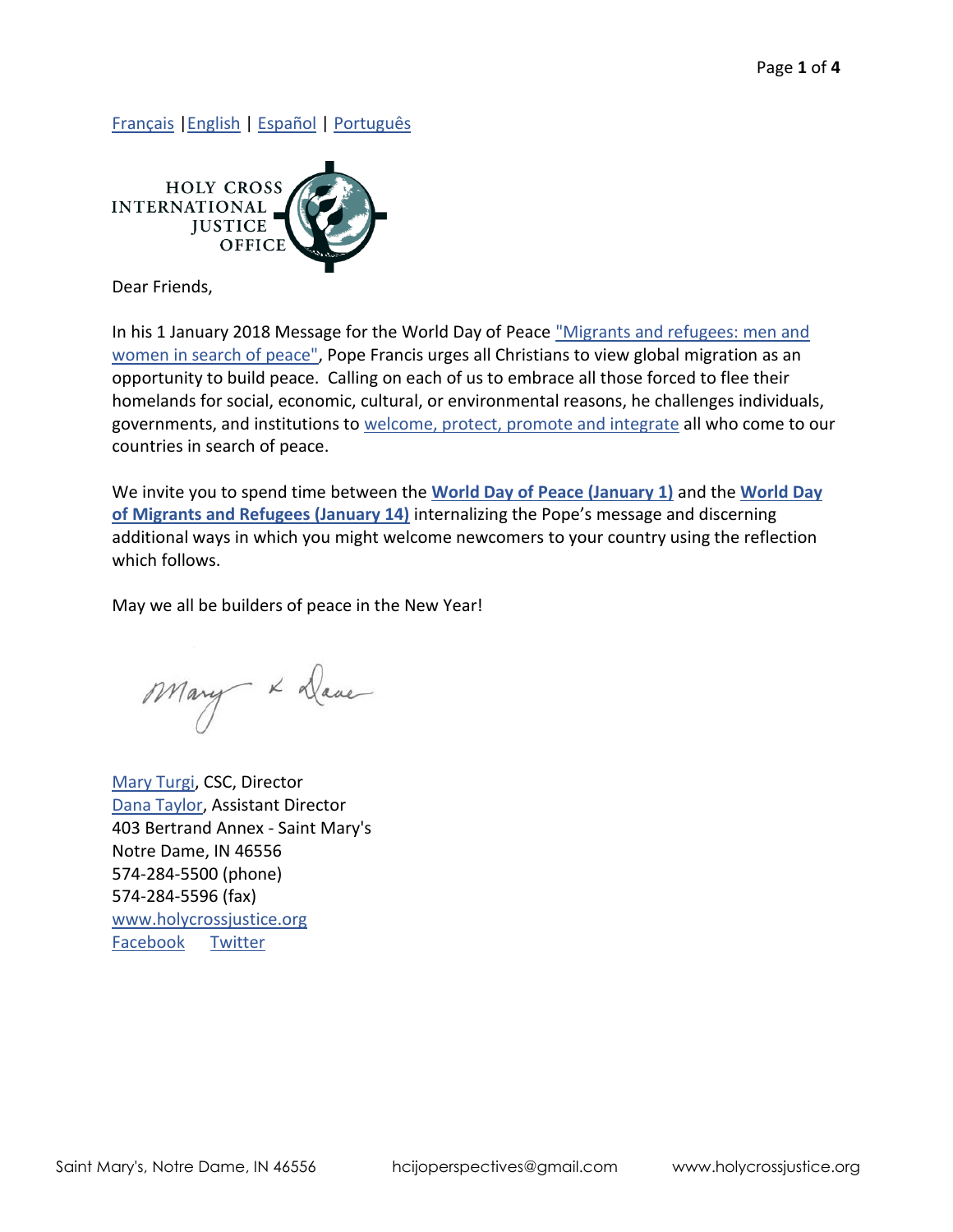## **2018 World Day of Peace Reflection**



*Millions of people are caught up in the phenomenon of migration, but they are not statistics! They are men and women, children, young and elderly people, who are searching for somewhere to live in peace.*

Benedict XVI, *Angelus*, 15 January 2012

In his 1 January 2018 Message for the World Day of Peace "[Migrants and](https://w2.vatican.va/content/francesco/en/messages/peace/documents/papa-francesco_20171113_messaggio-51giornatamondiale-pace2018.html) 

[refugees: men and women in search of peace,](https://w2.vatican.va/content/francesco/en/messages/peace/documents/papa-francesco_20171113_messaggio-51giornatamondiale-pace2018.html)" calls all of us to foster a "contemplative gaze" – one that recognizes that we all belong to one human family, all have the same right to enjoy the goods of Earth, and all desire peace. In this prayer, we invite you to cultivate this contemplative gaze by meditatively reading the following selections from the Pope's message and reflecting on the suggested questions.



In a spirit of compassion, let us embrace all those fleeing from war and hunger, or forced by discrimination, persecution, poverty and environmental degradation to leave their homelands.<sup>1</sup>

Many destination countries have seen the spread of rhetoric decrying the risks posed to national security or the high cost of welcoming new arrivals, and thus demeaning the human dignity due to all as sons and daughters of God. Those who, for what may be political reasons, foment fear of migrants instead of building peace are sowing violence, racial discrimination and xenophobia, which are matters of great concern for all those concerned for the safety of every human being.<sup>2</sup>

All indicators available to the international community suggest that global migration will continue for the future. Some consider this a threat. For my part, I ask you to view it with confidence as an opportunity to build peace.<sup>3</sup>

- In your culture, what xenophobic rhetoric or coded messages about migrants and refugees are prominent in daily conversations, political discourse or the media?
- How might your own views about migrants have been unconsciously shaped by such rhetoric and messages?
- What steps can we take individually, communally, and societally to unmask such rhetoric and messages and uproot their effects in ourselves and our societies?

 $\overline{a}$ 

<sup>&</sup>lt;sup>1</sup> Francis, 1 January 2018, "Migrants and refugees: Men and women in search of peace," section 1, paragraph 2.

<sup>&</sup>lt;sup>2</sup> Francis, 1 January 2018, "Migrants and refugees: Men and women in search of peace," section 2, paragraph 4.

<sup>&</sup>lt;sup>3</sup> Francis, 1 January 2018, "Migrants and refugees: Men and women in search of peace," section 2, paragraph 5.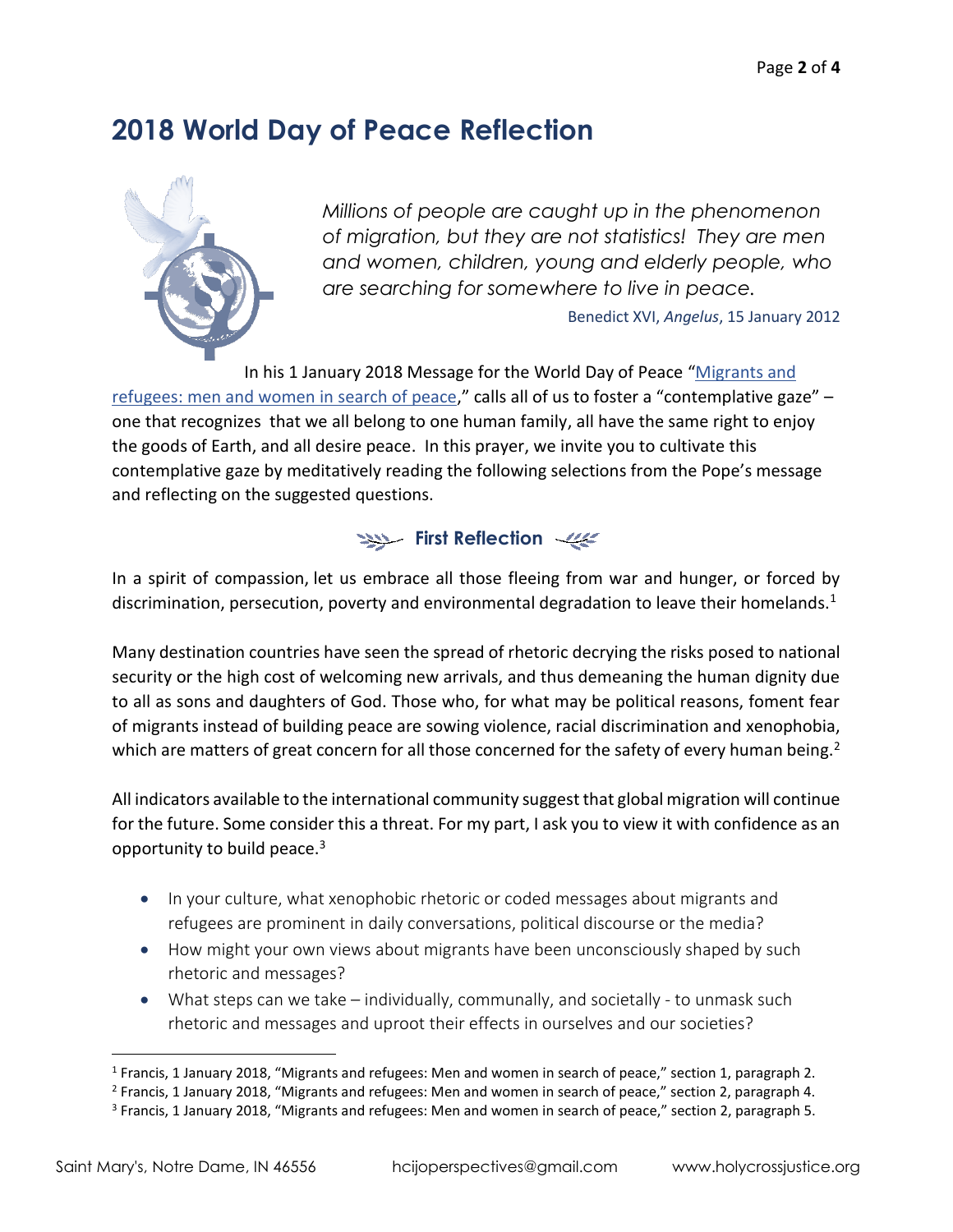## **Second Reflection**

Offering asylum seekers, refugees, migrants and victims of human trafficking an opportunity to find the peace they seek requires a strategy combining four actions: [welcoming, protecting,](https://drive.google.com/file/d/1J6C31Y-2Bt3l4U80vJfJkmpsVSamEYHH/view)  [promoting and integrating](https://drive.google.com/file/d/1J6C31Y-2Bt3l4U80vJfJkmpsVSamEYHH/view)**. 4**

"**Welcoming**" calls for expanding legal pathways for entry and no longer pushing migrants and displaced people towards countries where they face persecution and violence. It also demands balancing our concerns about national security with concern for fundamental human rights.<sup>5</sup>

"**Protecting**" has to do with our duty to recognize and defend the inviolable dignity of those who flee real dangers in search of asylum and security, and to prevent their being exploited.<sup>6</sup>

"**Promoting**" entails supporting the integral human development of migrants and refugees.<sup>7</sup>

"**Integrating**", lastly, means allowing refugees and migrants to participate fully in the life of the society that welcomes them, as part of a process of mutual enrichment and fruitful cooperation in service of the integral development of the local community. $8$ 

- As a society and as individuals, how can we balance legitimate concerns for safety and national security with our commitment to human dignity and fundamental rights?
- How can we challenge ourselves to move beyond sympathy for migrants and refugees to active participation in the Pope's four-fold strategy of welcoming, protecting, promoting, and integrating?



## **A Prayer from Pope Francis<sup>9</sup>**

Merciful God, we pray to you for all the men, women and children who have died after leaving their homelands in search of a better life. Though many of their graves bear no name, to you each one is known, loved and cherished. May we never forget them, but honour their sacrifice

 $\overline{a}$ 

<sup>&</sup>lt;sup>4</sup> Francis, 1 January 2018, "Migrants and refugees: Men and women in search of peace," section 4, paragraph 1.

<sup>&</sup>lt;sup>5</sup> Francis, 1 January 2018, "Migrants and refugees: Men and women in search of peace," section 4, paragraph 2.

<sup>6</sup> Francis, 1 January 2018, "Migrants and refugees: Men and women in search of peace," section 4, paragraph 3.

<sup>&</sup>lt;sup>7</sup> Francis, 1 January 2018, "Migrants and refugees: Men and women in search of peace," section 4, paragraph 4.

<sup>8</sup> Francis, 1 January 2018, "Migrants and refugees: Men and women in search of peace," section 4, paragraph 5.

<sup>&</sup>lt;sup>9</sup> Francis. "A Remembering of the Victims of Migration," Meeting with the People of Lesvos and with the Catholic Community, 16 April 2016.